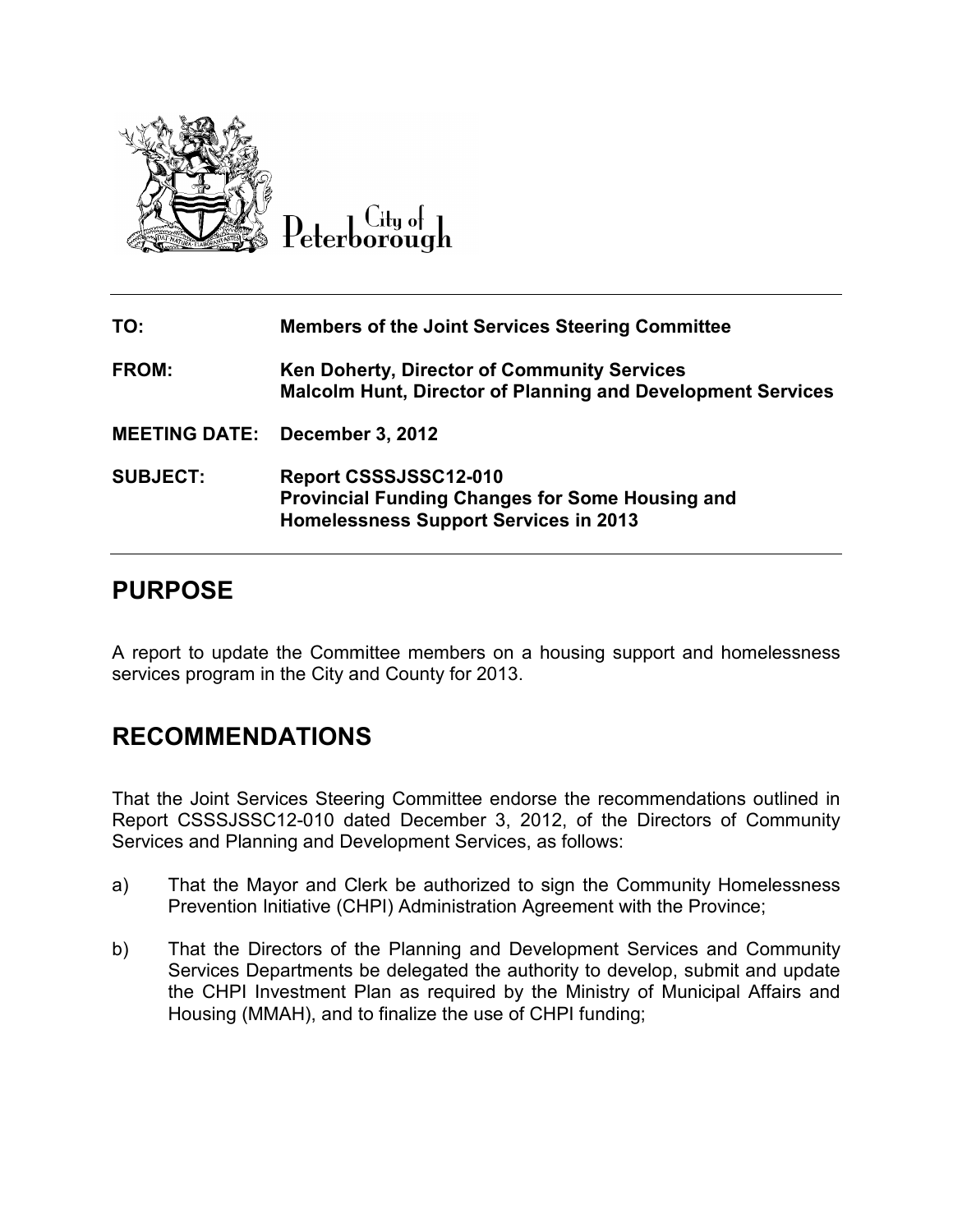- c) That the 2012 service levels and agreements be maintained in 2013 for five housing and homelessness services for low-income households delivered by community agencies (specifically for Emergency and Domiciliary Hostels, Homelessness Co-ordinated Response Team, County Connect, Emergency Energy Fund, and Rent Bank), and the remaining balance of the CHPI funding currently estimated at \$576,107 be designated for social assistance recipients for emergency housing assistance to be maintained and delivered by Social Services staff, to partially compensate for the elimination by the province of Community Start-up and Maintenance Benefits (Community Start Up); and
- d) That \$350,000 be added to the 2013 Social Services budget to provide additional funds for individuals experiencing housing emergencies for Housing support and homelessness services, \$60,000 to come from the County and the \$290,000 City portion of this fund to be drawn from the Social Services Reserve.

# **BUDGET AND FINANCIAL IMPLICATIONS**

The Province has eliminated the Community Start Up and Maintenance Benefit for Ontario Works (OW) and Ontario Disability Support Program (ODSP) clients effective January 1, 2013. The Province is also consolidating five homelessness-related programs into one program entitled the Community Homelessness Prevention Initiative (CHPI).

The net reduction of Provincial funding to the Municipal budget is equal to \$2,581,077 in revenues from Ministry of Community and Social Services (MCSS) for programs which have ended, less \$1,718,422 of new revenue from Ministry of Municipal Affairs and Housing (MMAH) which has been added (CHPI), effective January 1, 2013, resulting in a net loss of \$862,655 in provincial funding support in 2013. The CHPI revenue is reflected in the Social Services Division's 2013 budget proposal.<sup>1</sup>

Recommendation d) would result in a \$290,000 draw on the Social Services reserve in 2013. As of October 2012, the Social Services reserve balance is \$4.1 million.

 $\overline{a}$ <sup>1</sup> Provincial Revenue reflected on page 115 of Highlights Book - Originally informed \$1,739,912 would be the allocation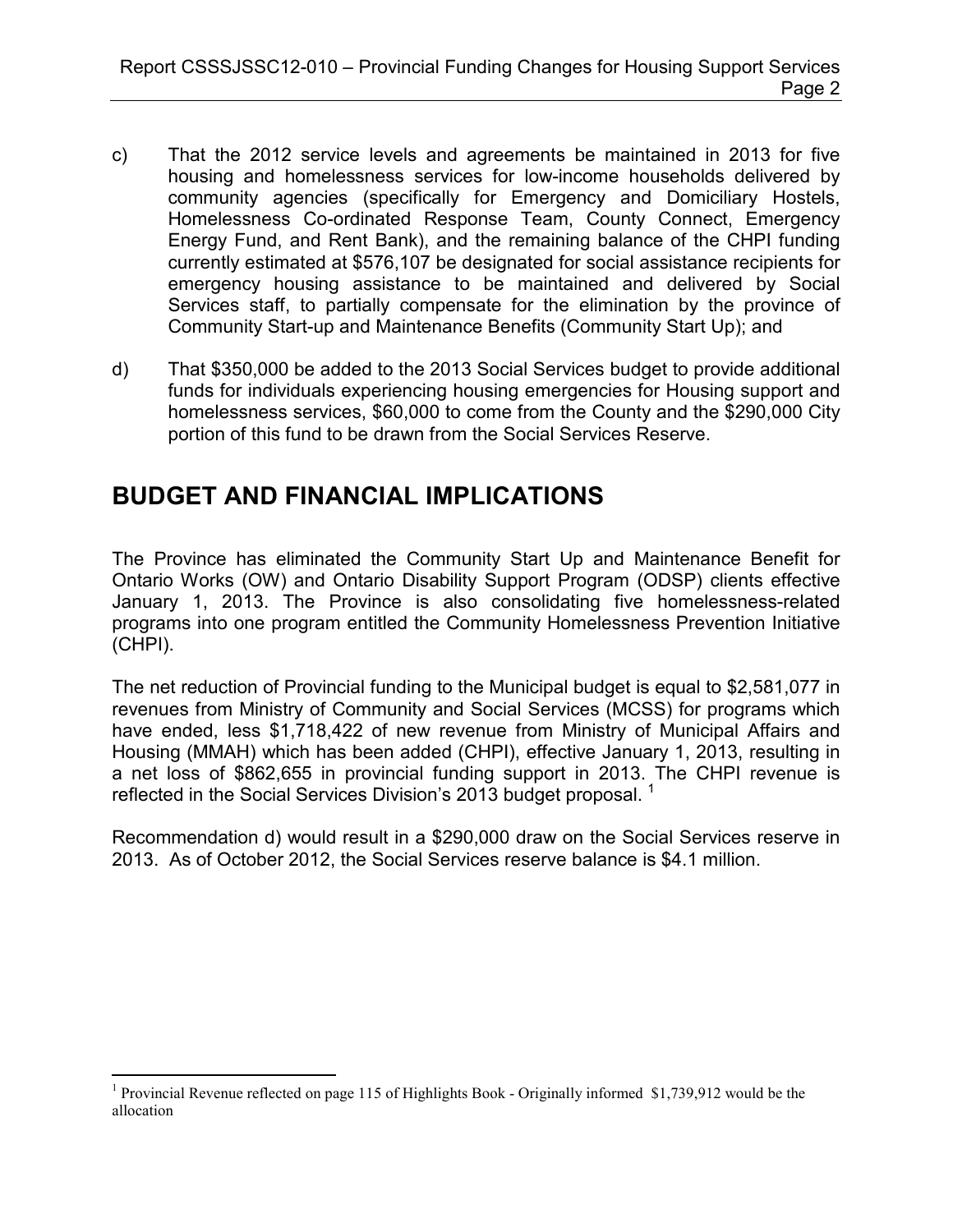# **BACKGROUND**

In 2012, the City received \$2,581,077 in revenue from the province for five homeless programs and for the provincial share of the mandatory client benefit of Community Start Up. Effective January 1, 2013, the Province is eliminating the Community Start Up benefit for OW and ODSP clients and consolidating the five housing and homelessness related programs, replacing them with the new Community Homelessness Prevention Initiative at \$1,718,422. As Service Manager for the City and County, the City needs to decide on new approaches to housing support and homelessness services in the context of an \$862,655 reduction in provincial funding to the municipality. This calculation does not include the impact of \$830,000 eliminated for the Community Start-Up benefit that will no longer be available to people on the Ontario Disability Support Program (ODSP) as that was not a part of the municipal budget. However, the housing issues of people on ODSP are also expected to be addressed through the new CHPI program along with OW clients and low income individuals not on social assistance.

This Report sets out a plan to maintain as much stability in the existing 'service system' as possible in 2013, using the new provincial funding, as well as City and County contributions. No new programs or services are proposed.

In 2013, emergency housing support will need to follow CHPI Program Guidelines and fit within one or more of the four service categories. The amount of funding available for emergency housing supports is anticipated to be \$576,107, significantly lower than the \$2.7M available to OW and ODSP clients in previous years. This amount could increase to \$926,107 with the approval of recommendation (d) of this report which will only partially mitigate the impact on clients. Co-ordination with other emergency funds will continue to ensure various rules are applied (e.g. funding provided is enough to actually fix the problem, and does not exceed the maximum permitted), and prudent use of limited resources.

Social Services staff will continue to work closely with people on Social Assistance and through community partners with Low Income people not on assistance in regards to problem-solving and case planning for housing-related issues that arise. This will be an even more challenging time for households beginning in 2013 due to the reduction in funding and benefits. Staff and community partners will ensure that up-to-date information is available for residents regarding other programs available to assist households (e.g. Enbridge programs, senior repair programs, PUC programs and Peterborough Green Up).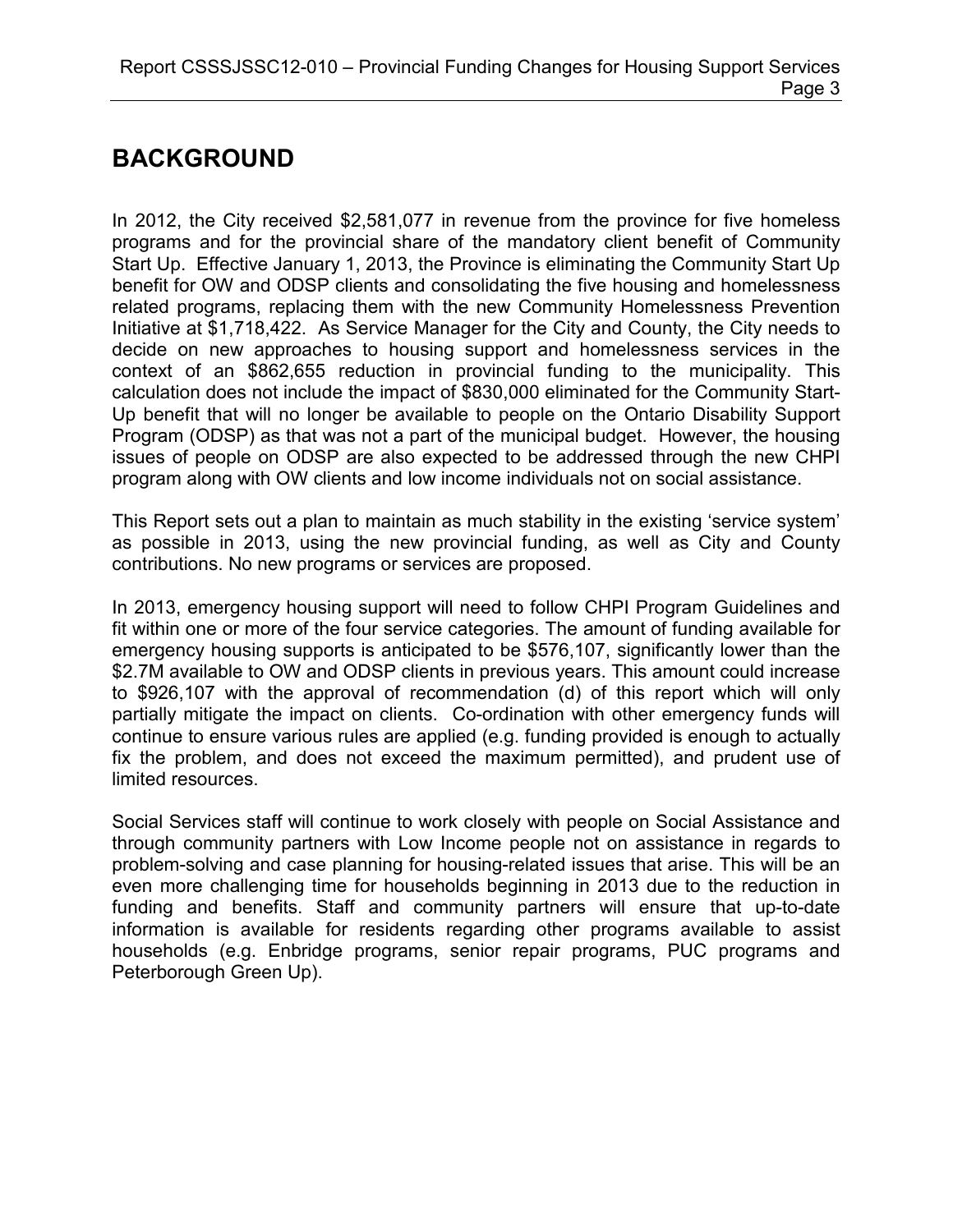## **Overview Community Homeless Prevention Initiative (CHPI)**

Ministry of Municipal Affairs and Housing (MMAH) is responsible for an annual Community Homeless Prevention Initiative (CHPI). CHPI was created by consolidating and transferring Ministry of Community and Social Services (MCSS) homelessness programs and adding approximately 50% of provincial Community Start-up funding previously paid by MCSS. Peterborough's CHPI allocation is about \$1.7M annually. The allocation is based on:

- i) Base funding amount that includes the 3 year average of emergency shelter costs and the funding associated with four existing housing/homelessness prevention programs; and
- ii) Peterborough's 1.1% share of Ontario households in Deep Core Housing Need applied against half of the provincial CSUMB expenditures.

MMAH has yet to provide CHPI Program Guidelines but these are expected shortly. Two letters from MMAH, Assistant Deputy Minister, Janet Hope explain the CHPI allocation model and provide program objectives, and these are attached in Appendix A, B and C.

Generally, CHPI allows for greater flexibility for the use of provincial funding than previous programs. Funds may be used in four service categories:

- 1. Emergency Shelter Solutions (e.g. emergency shelter operating and capital, and/or safe beds, possibly rooming/boarding houses);
- 2. Housing and Related Supports (e.g. permanent housing, housing allowance/rent supplement, possibly supportive housing);
- 3. Services and Supports (e.g. street and housing outreach, food banks, housing search); and
- 4. Homelessness Prevention (e.g. rent support/eviction prevention such as Rent Bank loans, possibly funds for utility payments).

Greater flexibility is a small consolation in the face of provincial funding reductions. It will take some time to sort out how flexibility in CHPI can be used and to have clarity on the new range of possible uses. This report sets out a plan for the use of CHPI funding in 2013 based on the limited knowledge of the program that presently exists.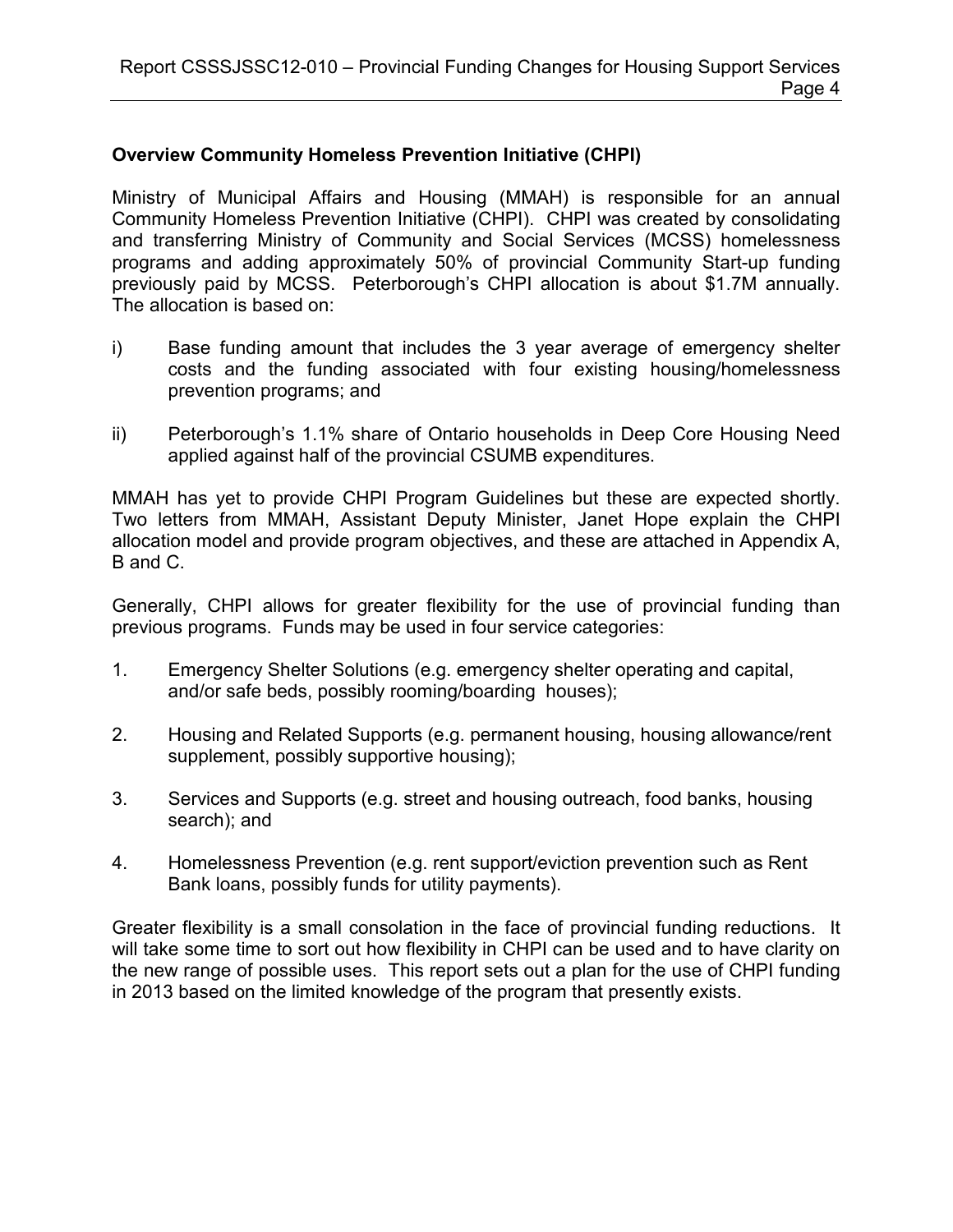It is recommended that 2012 municipal funding levels for housing and homelessness programs continue to be provided in 2013 through the municipal budget process. This includes approximately \$290,000 that is recommended to come from the Social Services Reserves and the \$60,000 from the County.<sup>2</sup> During this time of transition and funding reductions, it is critical to maintain some funds to help vulnerable people with housing emergencies.

It is anticipated that implementation of the CHPI investment plan will require some amendments to the wording of the service agreement with the Community Counselling and Resource Centre. This amendment may be completed administratively and does not require a Bid Solicitation process in accordance with Section 35(3)(viii) of the City of Peterborough Purchase By-law 10-132.

## **Considerations Regarding Provincial Changes and Introduction of CHPI**

Local needs will be considered when planning CHPI expenditures over the long term. Circumstances in Peterborough include the local average hourly wage is the lowest in Canada, and the average rent for a two bedroom unit is \$900/month, up \$200 in the past ten years. In Peterborough CMA 23% of households are in Core Housing Need and pay more than 50% of their income on housing – this is the highest proportion in the country. One in four Peterborough households is vulnerable, and may need emergency shelter if services that help households maintain housing and prevent eviction are no longer available. In early 2013, a long term plan that takes this community context into consideration will be developed to guide housing and homelessness service decisions, including the use of CHPI funding.

Some of Peterborough's housing and homelessness programs are not affected by this recent provincial change, and will continue to be offered in 2013. Over time, it is possible that these existing programs could fill gaps created by provincial funding reductions. For instance, Peterborough now offers \$2M annually in provincially funded Rent Support and Rent Supplement Programs and changes to targets and priority households can be managed as attrition occurs. Municipally-funded homelessness prevention programs will continue based on the municipal budget process.

In the very near future, formal communication is needed to prepare low-income households, social assistance clients and community partners for fewer emergency assistance opportunities and to arrange 2013 service arrangements with community agencies.

<sup>&</sup>lt;sup>2</sup> Item 2.12 pg. 188 of the Budget Highlights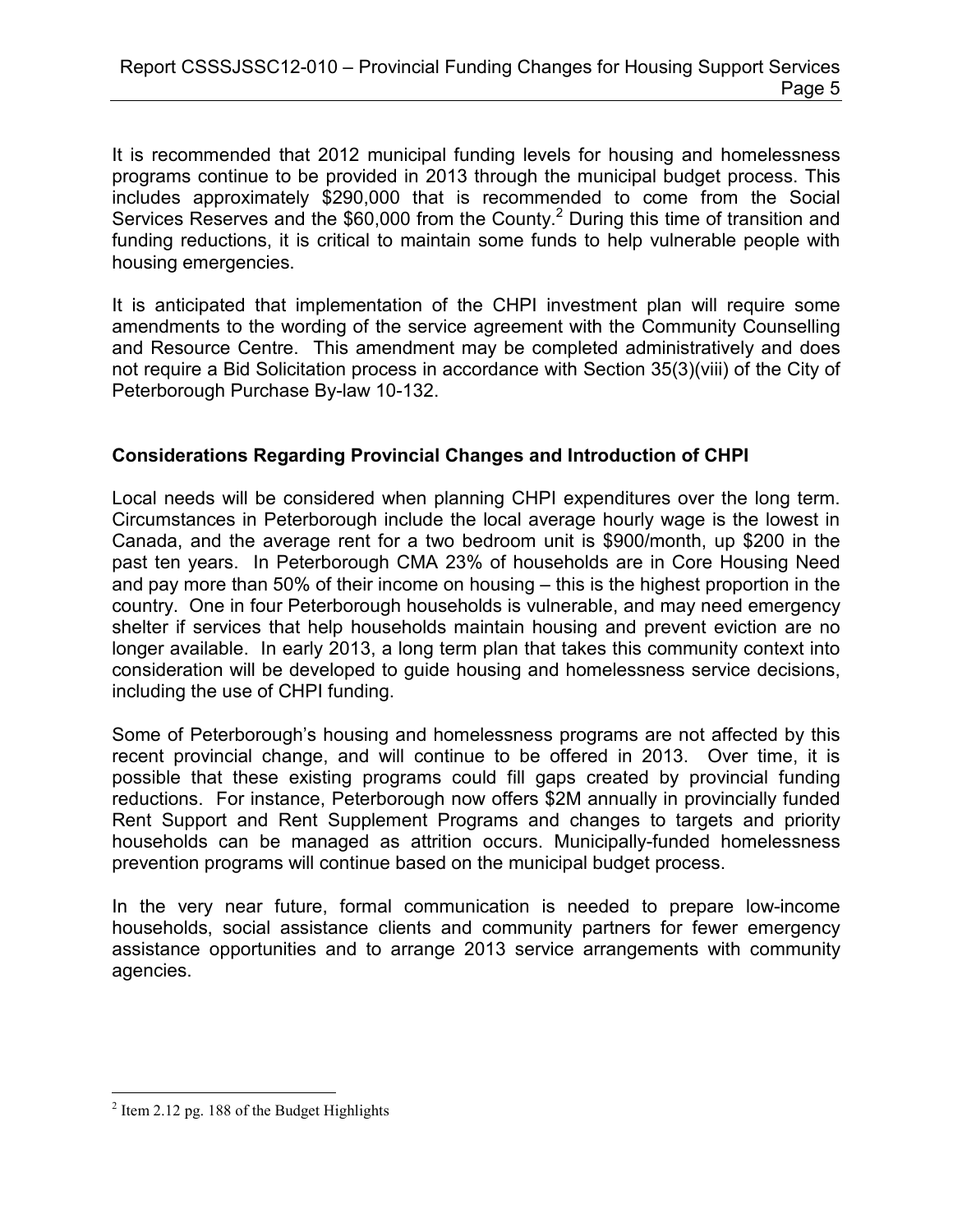#### **Plan for 2013 CHPI Funded Housing and Homelessness Services**

The plan for 2013 CHPI funded services is set out below, and is broadly consistent with what is currently known about CHPI 'service categories'. There are two sections: Community Agencies and Social Services. The accompanying expenditure plan is found in Appendix D.

#### **Part 1 - Community Agencies**

Within the draft 2013 budget, a 'status quo' approach is set out to ensure service agreements for community agencies extend to December 2013, funding remains at 2012 levels and that a longer term service plan is developed for 2014 and future years. Maintaining funding to service agencies for these necessary programs and services will prevent de-stabilization in services that, as a result of the provincial funding reductions, more people may need to access.

Community agencies offer six services under contract with the City, that have funding that is impacted by the introduction of the Community Homelessness Prevention Initiative. A plan for continuity of service for 2013 is detailed below.

- 1. **Emergency Shelters:** There are 80 emergency beds (plus 2 domiciliary beds) for the City and County (Brock Mission - men, Youth Emergency Shelter – youth and families and Cameron House - women). The service agreement for Brock Mission expires July 31, 2013, therefore will require an extension to December 31, 2013. Emergency Shelter funding set out in the draft 2013 budget is \$884,632 from CHPI and \$365,914 municipal funding. This is a combination of the municipal share of the per diem and the approved base budget. An 11% increase in shelter occupancy in 2013 has been forecasted based on increases experience to date in 2012.
- 2. **Domiciliary Hostel Services:** There are two domiciliary care beds at Rubidge Retirement Residence. The funding set out in the draft 2013 budget remains the same as 2012 at \$8,518 from CHPI and \$7,421 from municipal funding. The service agreement requires annual review.
- 3. **Coordinated Homelessness Response Program:** This is a collaboration of community partners that provides clinical and professional support for people who have significant challenges securing and maintaining housing. Trustee services are provided by Canadian Mental Health Association with clinical support from FourCAST and semi-independent living supports at Cameron House. The funding set out in the draft 2013 budget remains the same as 2012 at \$145,780 from CHPI and \$16,220 from municipal funding. The service agreement expires March 31, 2014.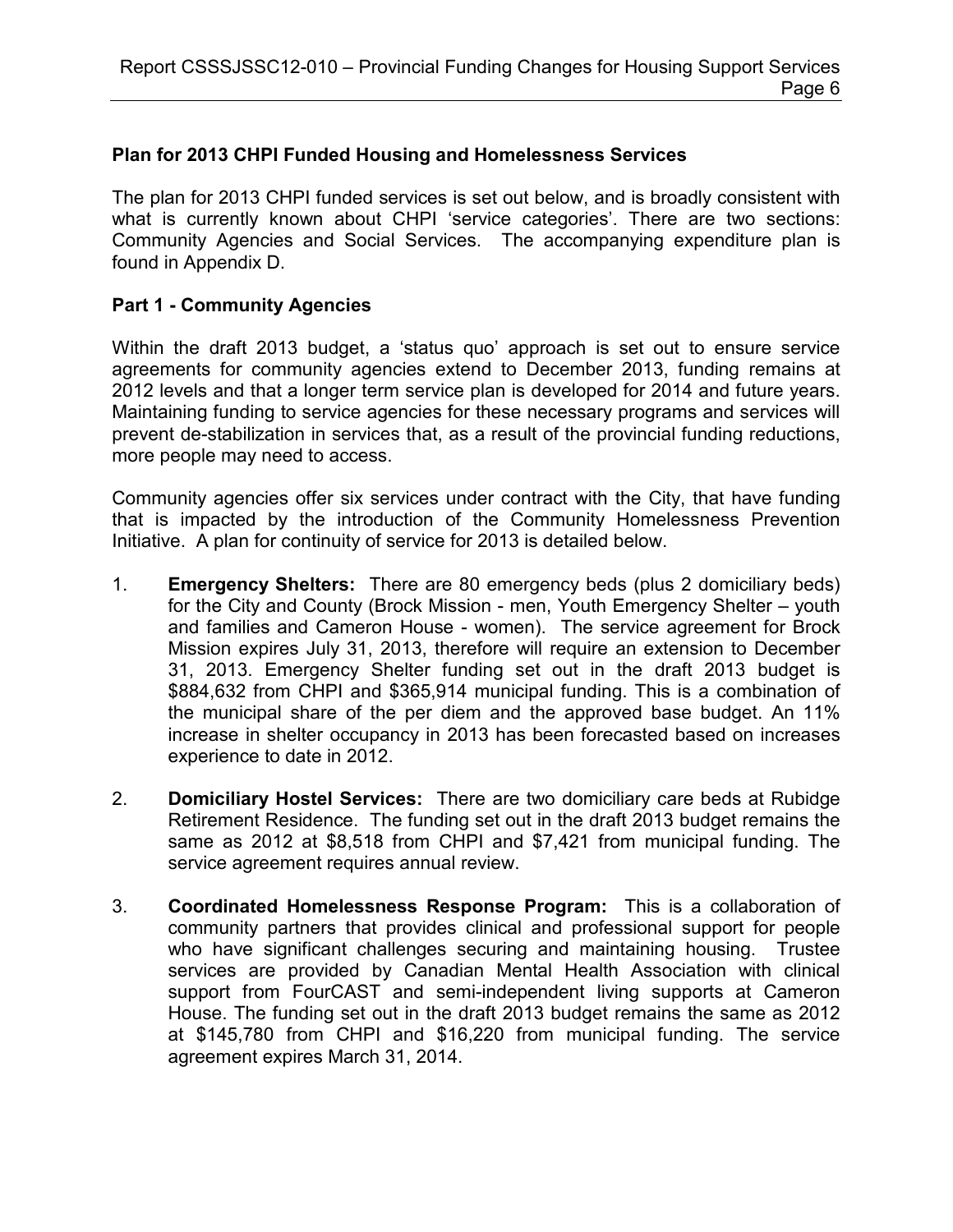- 4. **County-Connect:** This program helps prevent homelessness among at risk, low-income residents in the County, and is run by Community Counselling and Resource Centre. The funding set out in the draft 2013 budget remains the same as 2012 at \$26,500 from CHPI. The service agreement expires December 31, 2012, so must be extended to December 31, 2013.
- 5. **Energy Fund:** Emergency grants are provided to low-income households who are not able to pay deposit or arrears on utilities bills. The Community Counselling and Resource Centre manages these funds. The funding set out in the draft 2013 budget remains the same as 2012 at \$21,580 from CHPI. The service agreement expires December 31, 2012 so must be extended to December 31, 2013. It may be possible to consolidate this with other funding (e.g. Rent Bank, as noted below).
- 6. **Rent Bank:** Emergency loans are provided to low-income households who have arrears which have resulted in an eviction notice, in an otherwise viable rental arrangement. Community Counselling and Resource Centre manages these funds. The funding set out in the draft 2013 budget remains the same as 2012 at \$55,305 from CHPI. The service agreement expires March 31, 2013 and must be extended to December 31, 2013. It may be possible to consolidate with other funding (e.g. Energy Fund, as noted above).

## **Part 2 - Social Services Emergency Housing Support**

The remaining CHPI fund will be used to provide emergency housing supports to individual households to partially replace the Community Start Up Benefit for people on OW and ODSP. Administration of these funds through Social Services is proposed. The fund would be used to provide assistance with a variety of housing related expenses such as last month's rent, utility deposits/arrears and rent arrears, moving costs, and household furnishing. Social Services will enter into discussion with landlords and utility companies to determine if other arrangements can be made such as pay directs, instalment plan payments for deposits or arrears and other financial management tools.

## **New Directions at the Province – Over the Long Term**

The shift to MMAH of funding and administrative responsibility for housing and homelessness is indicative of provincial policy changes in the sector such as:

- All low-income households may be eligible for CHPI, as there is no prescribed mandate under Ontario Works legislation;
- CHPI funding is an annual fixed allocation, and there is no per diem based on occupancy for emergency shelters or variation due to case load; and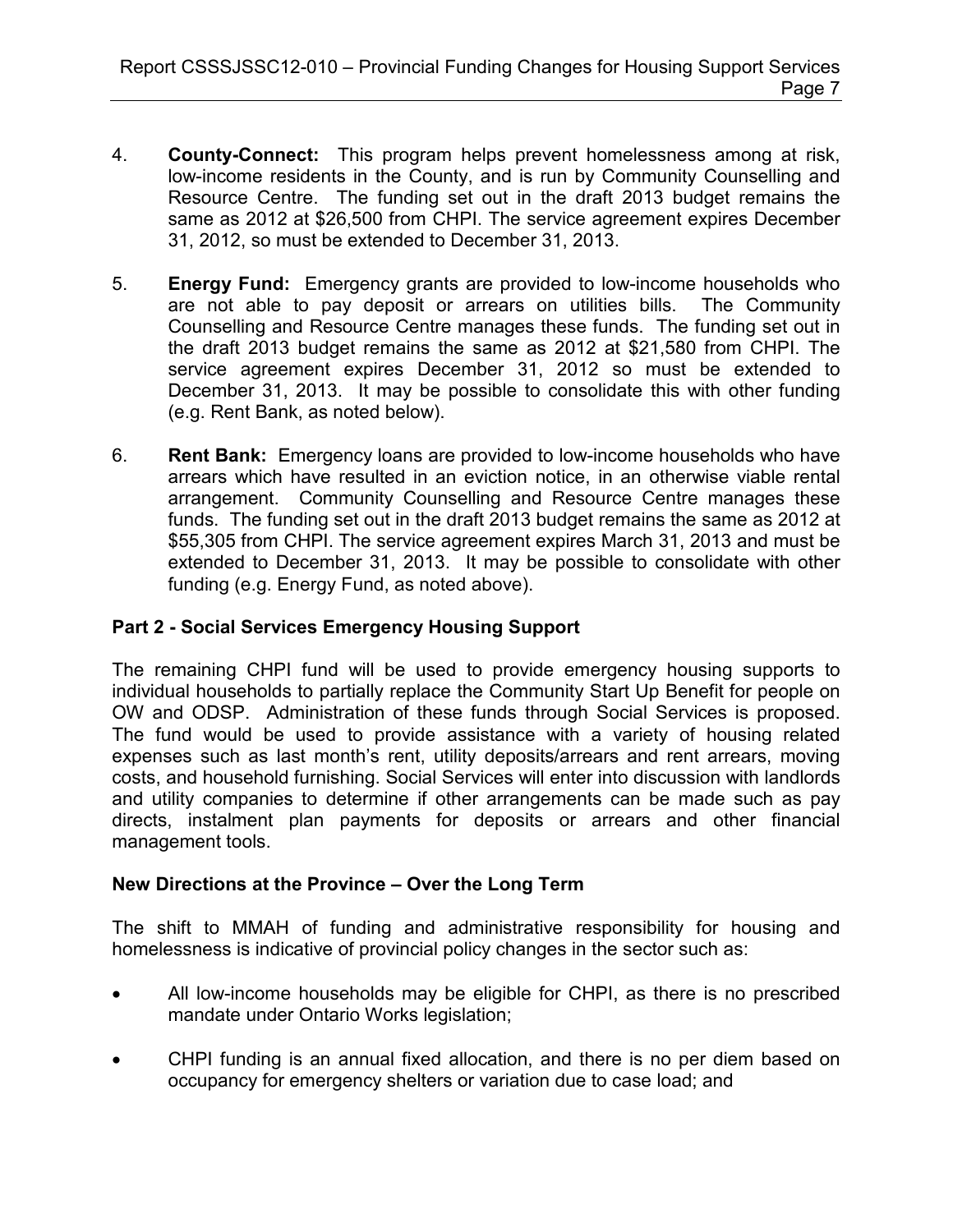• Municipal funding can be used in any service category, although there is no mandatory cost sharing.

The province's Long Term Affordable Housing Strategy articulates a vision for a 'service system' for housing and homelessness programs that is people-oriented, outcome focused, and reflects a Housing First approach to prevent, reduce and address homelessness. There is a shift in focus from emergency to long-term housing solutions.

The province requires that local Housing and Homelessness Plans reflect this vision. Peterborough has engaged a consultant and will consult on the local plan, with a report for Councils' consideration in 2013.

| Timeline for the Use of CHPI Funding for 2013 |  |  |
|-----------------------------------------------|--|--|
|-----------------------------------------------|--|--|

| <b>TIME LINE</b>                | <b>PROGRAM DETAIL</b>                                                                                                                                                              |
|---------------------------------|------------------------------------------------------------------------------------------------------------------------------------------------------------------------------------|
| <b>Fall 2012</b>                | CHPI Program Guidelines sent to City from MMAH providing more<br>detail about how CHPI funds may be used, reporting<br>requirements, and template for the required Investment Plan |
| December 10,<br>2012            | CHPI Administration Agreement signed by City and MMAH<br>triggering first payment in 2013                                                                                          |
| January-<br><b>March 2013</b>   | City Service Agreements with community agencies revised and<br>signed for 2013                                                                                                     |
| February –<br><b>March 2013</b> | CHPI Investment Plan sent to MMAH from the City, to explain how<br>CHPI funding will be used in four service categories                                                            |
| Summer 2013                     | Peterborough's Ten Year Housing and Homelessness Plan (draft)<br>could lead to suggestion/adjustment for the use of CHPI funding<br>for future years                               |
| <b>Fall 2013</b>                | <b>CHPI Investment Plan revisions</b>                                                                                                                                              |